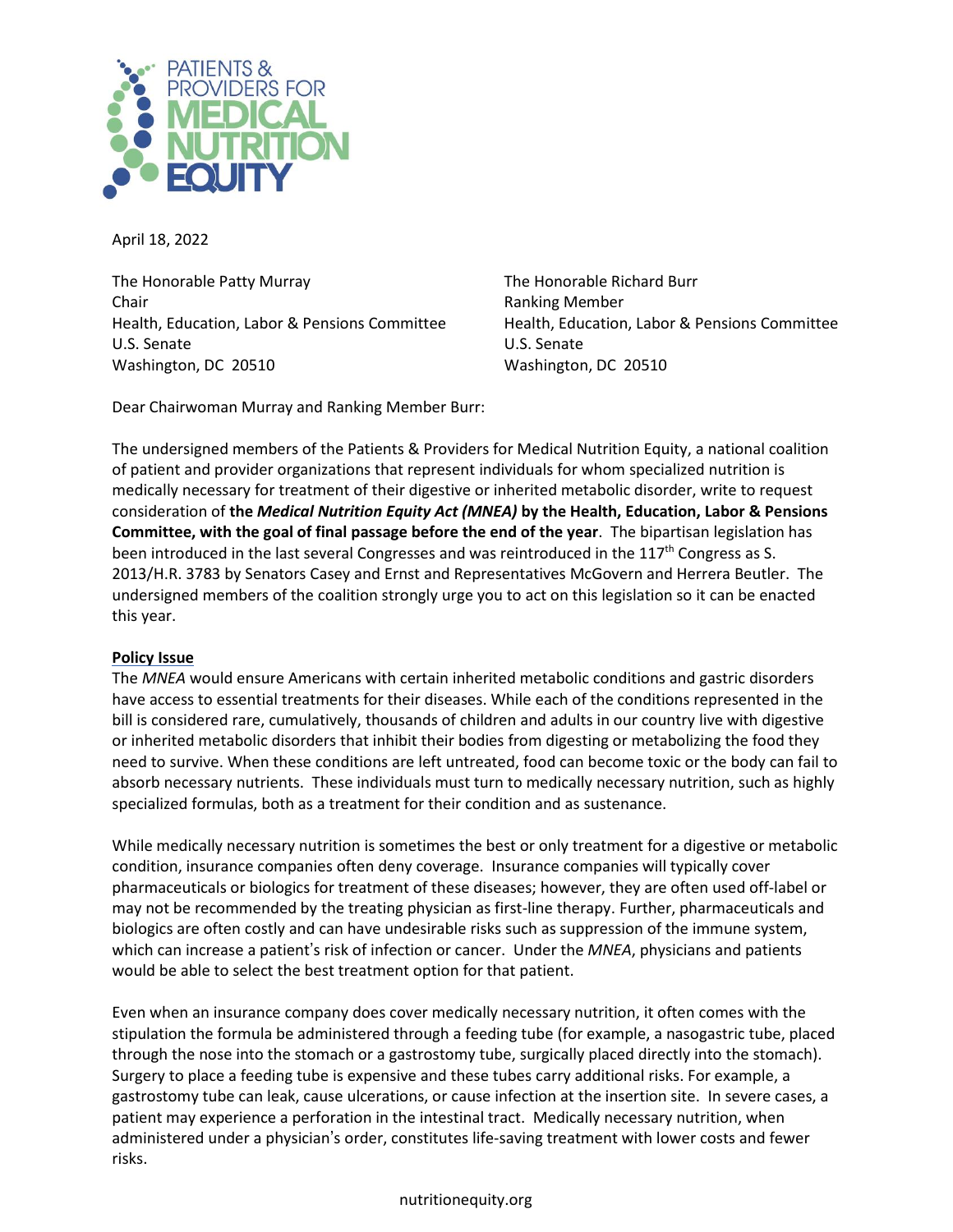These types of coverage policies are irrational and interfere with thoughtful medical decision making. Further, without coverage, medically necessary nutrition is unaffordable for many families. For example, some children with Crohn's disease require a pre-digested formula such as Peptamen 1.5, which, at five cans per day, can cost an average of \$1,500/month. For many patients and their families, the out-ofpocket costs for specialized formulas are prohibitive, particularly when you consider these formulas cost less than biologics that are covered for some of these conditions.

## **Formula Recall Highlights Necessity of Medical Nutrition**

You may have recently heard of families who are frantically searching for specialized formulas for their children as a result of a voluntary formula recall which led the FDA to place a hold on all products from the affected location, which include Abbott's metabolic formulas. Many children with conditions specified in the *MNEA* rely on these same formulas for the treatment or management of their diseases and conditions. Oftentimes, these families are the same ones fighting their insurance companies for coverage of these formulas. A recent [story](https://www.washingtonpost.com/lifestyle/2022/02/23/formula-recall-fda-elecare-allergy/) in the *Washington Post* highlighted the medical necessity of these formulas for many patients by sharing the struggle of a Virginia boy's access to his medically necessary formula as a result of the recall. The boy has several health conditions, including Crohn's disease, eosinophilic esophagitis and gastroenteritis, and formula is his sole source of nutrition as well as the treatment for his conditions. When patients with gastrointestinal diseases and metabolic disorders cannot access their formulas, including when insurance companies deny coverage, it is a medical crisis.

When diseases of the digestive system or inherited metabolic disorders are left unmanaged or untreated, the medical consequences are often significant, permanent, and costly. The implications of denied or delayed access to medical nutrition in pediatric populations are particularly profound inadequate growth, abnormal development, cognitive impairment, and behavioral disorders. In severe cases, without medical nutrition, the outcome can be unnecessary surgery, repeated hospitalizations, intellectual disability, or even death. Children with an unmanaged disease also suffer emotionally and socially. We encourage you to visit **nutritionequity.org/states** to read stories about the need for this legislation.

## **Congress has already addressed this issue for TRICARE patients**

**Congress recognized the importance of improving coverage of medically necessary nutrition by including language similar to the** *MNEA* **in the 2016** *National Defense Authorization Act*. It is time to extend that coverage to other insured populations and to ensure that there is a federal coverage floor.

Congress has also recognized the importance of identifying some of these conditions early in life and has passed and repeatedly reauthorized legislation requiring testing for inborn errors of metabolism as recommended by the Secretary of HHS 'Recommended Uniform Screening Panel (RUSP). Approximately 2,000 of the babies tested each year are diagnosed with inherited metabolic disorders as a result. For most of these babies, medical nutrition is their only option to survive.

## **It is time to help Americans beyond those covered by TRICARE**

The *Medical Nutrition Equity Act* would ensure coverage parity, providing patients the ability to choose the best treatment option in consultation with their physician. The Patients & Providers for Medical Nutrition Equity Coalition respectfully requests your Committee's consideration of the bill and its passage this year. Please contact Megan Gordon Don at 202.246.8095 or [mgdon@mgdstrategies.com](mailto:mgdon@mgdstrategies.com) if you have any questions or need more information.